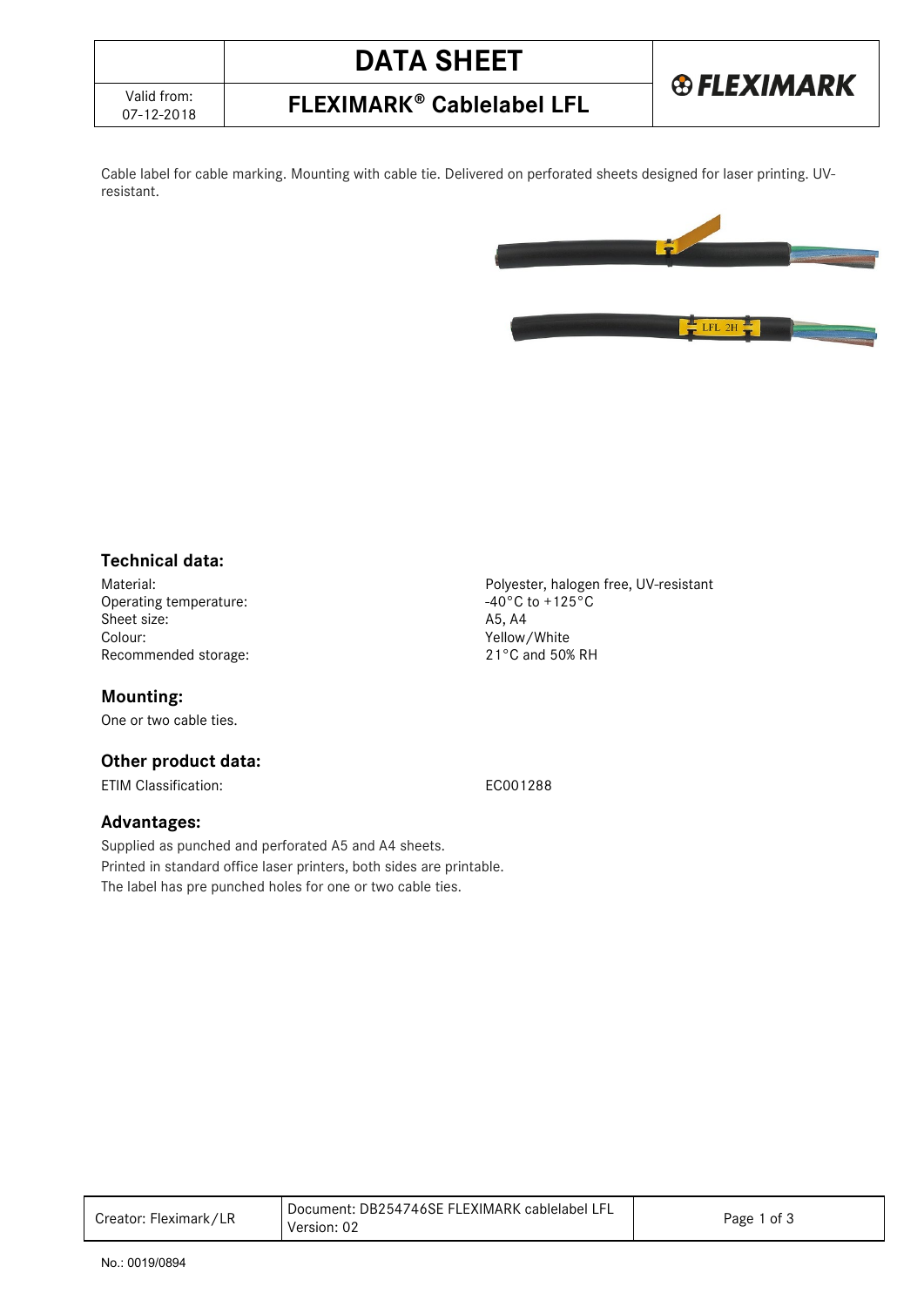#### **Product data:**

| E-nr.    | <b>APP</b><br>Part no. | <b>Article designation</b> | Size/Label<br>WxH mm | Content/<br>unit | colour | Content<br>(Unit) | PU |
|----------|------------------------|----------------------------|----------------------|------------------|--------|-------------------|----|
| 2972058  | 83254750               | LFL 2H 9.9x26 YE/WH        | 9.9x26               | 40               | Yellow | 10                |    |
| 2972059  | 83254760               | LFL 1H 9.9x35 YE/WH        | 9.9x35               | 40               | Yellow | 10                |    |
| 83254765 | 83254765               | Cablelabel 9.9-66 YE/WH A4 | $9.9 - 66$           | 56               | Yellow | 10                |    |

### **Resistance of FLEXIMARK® Cablelabel LFL:**

RICE test SP-2171

|                                 |                                    | <b>Resistance test</b>            | Chemical resistance test with abrasion |                                                  |                                           |                                   |                                    |                                          |                                    |
|---------------------------------|------------------------------------|-----------------------------------|----------------------------------------|--------------------------------------------------|-------------------------------------------|-----------------------------------|------------------------------------|------------------------------------------|------------------------------------|
| <b>ELEXIMARK®</b>               | UV                                 | Ageing                            | <b>Diesel</b>                          | Acid<br>(H <sub>2</sub> SO <sub>4</sub> )<br>25% | Alkali<br>(Detergent<br>solution,<br>10%) | <b>Distilled</b><br>water         | Salt water<br>(5% NACI)            | <b>Transformer</b><br>oil (Nytro<br>10X) | <b>Ethanol</b>                     |
| <b><i>Cablelabel</i></b><br>LFL | Recommended<br><b>Tested &amp;</b> | Recommended<br>Tested<br>$\infty$ | recommended<br>Tested<br>۵<br>not      | recom<br>Tested<br>mended<br>∞<br>not            | recommended<br>Tested<br><b>Qo</b>        | recommended<br>Tested<br>$\infty$ | recommended<br>Tested<br><b>Qo</b> | recommended<br>Tested<br><b>Qo</b>       | recommended<br>Tested<br>Q,<br>pot |

| Creator: Fleximark/LR | Document: DB254746SE FLEXIMARK cablelabel LFL<br>Version: 02 | Page 2 of 3 |
|-----------------------|--------------------------------------------------------------|-------------|
|-----------------------|--------------------------------------------------------------|-------------|